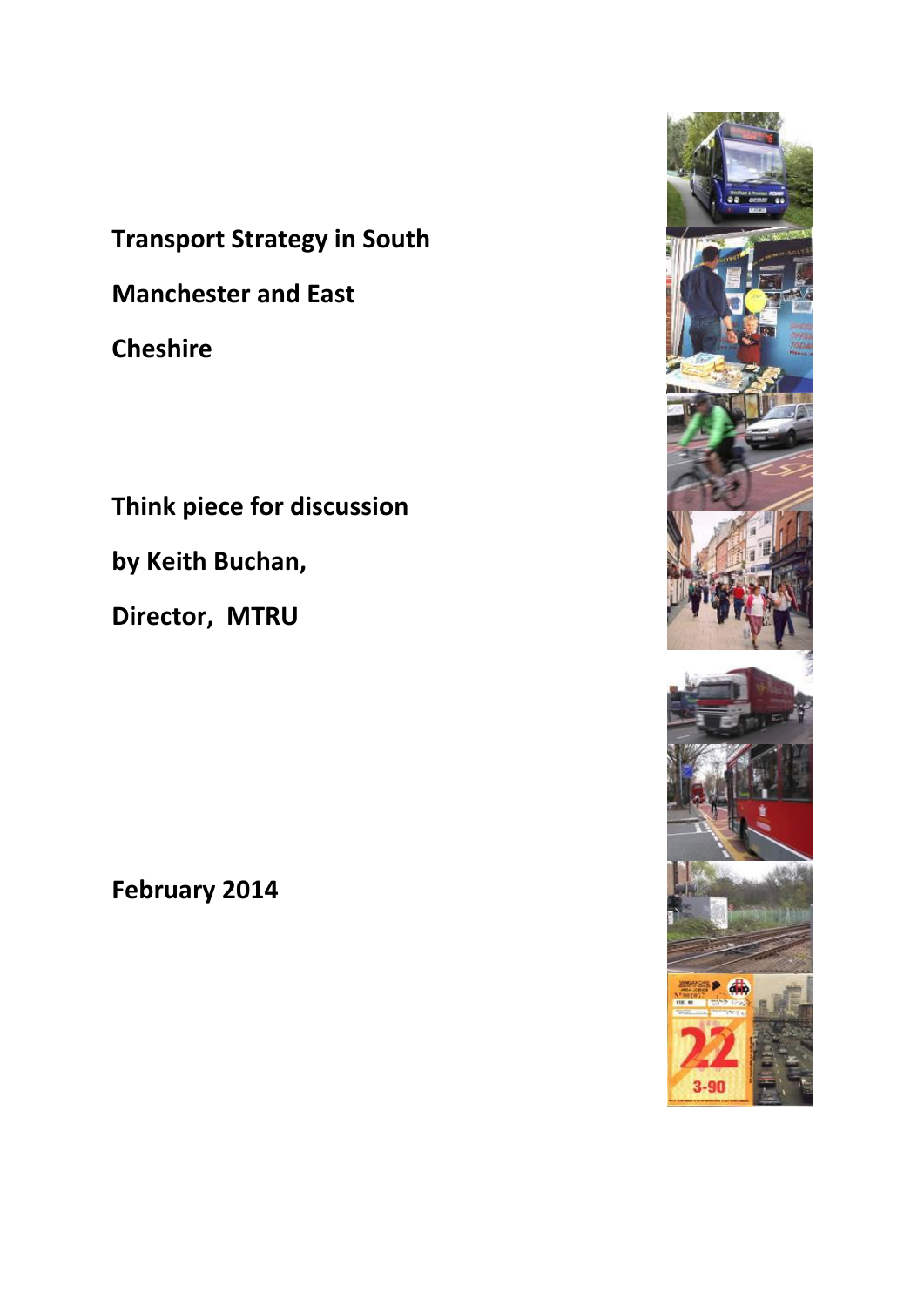## **Transport Strategy in South Manchester and East Cheshire**

# **Think piece by Keith Buchan, Director, Metropolitan Transport Research Unit (MTRU) February 2014**

## **Introduction**

Having completed a number of studies in the South Manchester, East Cheshire, and Derbyshire areas for organisations concerned with sustainable transport including the North West Transport Roundtable (NW TAR), the Campaign to Protect Rural England (CPRE), Campaign for Better Transport(CfBT), and Friends of the Peak District (FPD), it has become clear that a number of road schemes are being brought forward in isolation from one another which have a potential major strategic impact and potentially threaten the development of sustainable transport policies. They have different sponsors, such as the Highways Agency, the SEMMMS team (led by Stockport MBC), and Cheshire East Council. They are also at different stages of planning and implementation. They clearly interact with one another, and it would be wrong, and risk wasting public (as well as private) money, if their different sponsors were to obscure their real impact.

Most recently, in January 2014, the Department for Transport (DfT) joined this list of sponsors by announcing a feasibility study into Trans-Pennine routes all of which cross the Peak District National Park. This begins by discussing all modes, but then states:

*"The modal scope of the study will be predominantly road-based and would need to consider potential investment proposals on both the strategic and local authority road networks."*

It would appear that DfT is adding to the piecemeal approach, both in terms of the limited area under consideration – most traffic in the National Park does not arise from local residents and businesses – and in terms of treating superficial problems rather than underlying causes of congestion and pollution. This in turn impacts upon what is a key natural asset critical to both the local economy and the health of people throughout the region.

This note is meant to take a more strategic view, and draw attention to the issues, so that an informed debate can take place. This debate should focus on:

- the cumulative strategic impact of these schemes on road users, traffic flows and traffic growth
- the cumulative strategic impact of these schemes on environmental resources, including Green Belt, non-designated open countryside and the Peak District National Park
- the cumulative impact on air quality and climate change in the identified sub-regional area
- how far the proposed road schemes will alter mode choice, in particular away from sustainable modes
- whether there is serious double counting of benefits due to their being assessed in isolation from one another, impacting on whether they are really value for money
- whether better value for money alternatives should be developed, both in terms of the economy and the environment

This means that rail schemes which are being progressed, or which have been proposed, or planned (e.g. in SEMMMS) but not implemented, should be fully included in any assessment.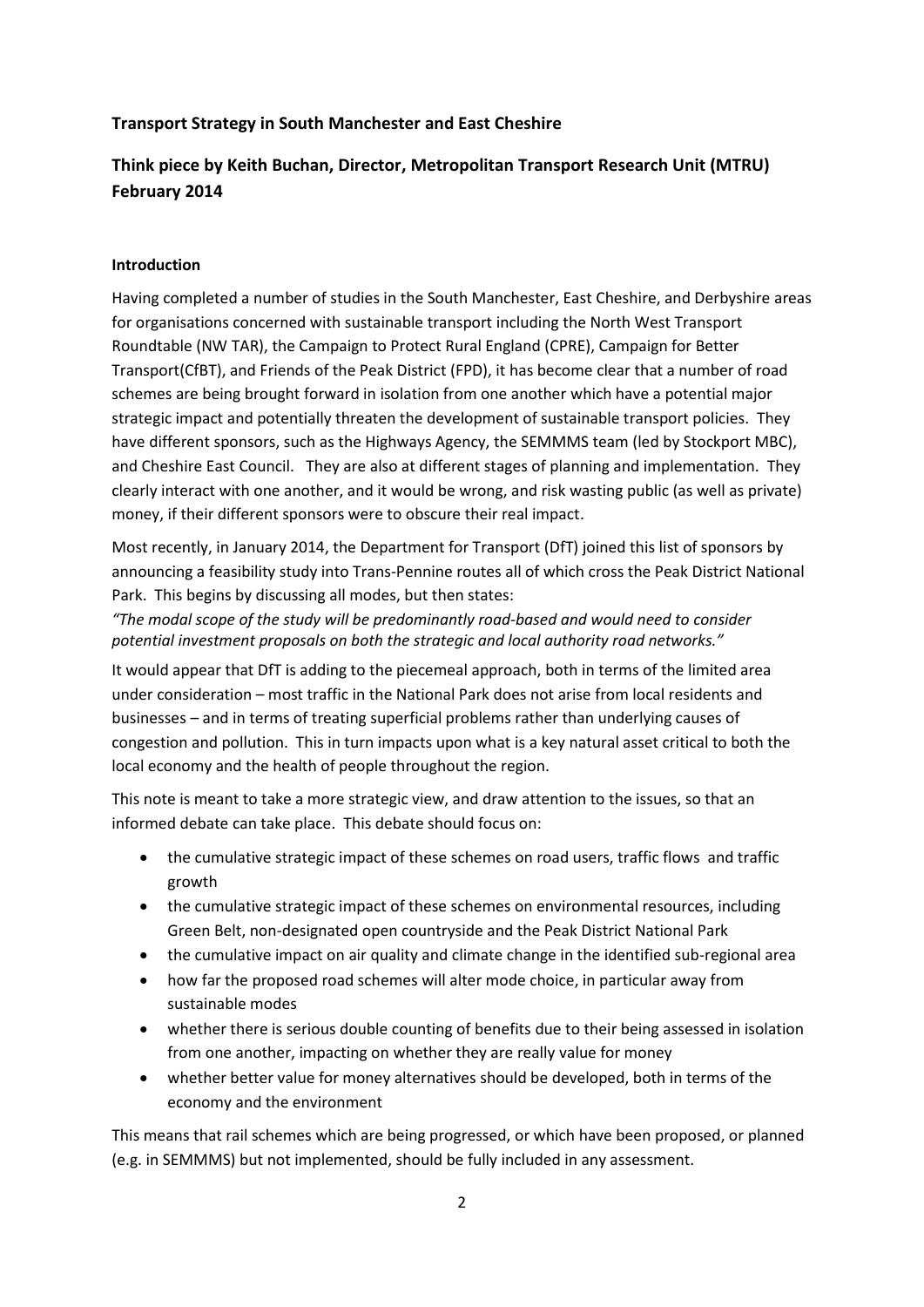## **Context: the South East Manchester Multi Modal Study (SEMMMS)**

SEMMMS (2001) is quoted as the justification for implementing individual schemes (road or public transport), broadly because they were part of the recommended package. The strategy, and all the schemes within it, was seen as a unified whole, and the package would have to be completely reviewed if parts were not to be implemented.

It is now clear that some of the rail schemes are not proceeding, but key road schemes are. Further details are given in Annex A. The demand for these road schemes has been predicted on this basis, and thus must be higher than in SEMMMS. Calls for a strategic alternative approach by environmental NGOs such as CfBT, NW TAR, FOE and CPRE have been rejected on the grounds that SEMMMS looked into alternatives and supported these roads. The point here is that they were supported as a result of using traffic models that predicted very high traffic growth some of which has not materialised and with the absolute condition that they were part of a package. However only parts of the SEMMMS package are now going ahead. The argument that SEMMMS can act to avoid a consideration of alternatives which complies with national appraisal guidance (and thus requires a full Options Report) is completely flawed.

## **National Park, Green Belt and Jodrell Bank**

The map on the following page of this note shows the different schemes which have been identified, plus the recent announcement of a trans-pennine study through the National Park. It shows these in relation to the Green Belt and the Jodrell Bank zone, in which development which would interfere with the telescope's functions should be avoided. Manchester University has to be consulted on this and the zone is sometimes referred to as the "consultation zone" as well as the "exclusion zone". It is clear that the schemes, particularly if associated with new development, have the potential to damage the Green Belt and Jodrell Bank.

#### **A series of proposals**

While the SEMMMS schemes are proceeding, with Stockport Borough Council the lead authority, there are other agencies which are involved. For example, the A556 has a major upgrade promulgated by the Highway Agency which has just completed its National Infrastructure Planning Public Examination. This revealed that there was significant strategic re-routeing and traffic generation (the exact details of the latter were not fully calculated). Many of the benefits of this scheme would be affected by the implementation of the other road proposals to the East. If it goes ahead, it will be critical to ensure that the area of the model or 'Area of Interest' for the other schemes are not constructed in a way which obscures such double counting. Given the A556 example, this could easily be the case. While serious cuts are still being made to public expenditure, it is more important, not less, that value for money is achieved and the evidence for this can be understood and audited by the public at large as well as interested organisations.

The schemes identified for this report are:

- SEMMMS schemes:
	- o A6 (Hazel Grove) to Manchester Airport Relief Road dual carriageway
	- o A6 Stockport North-South Bypass to Hazel Grove
	- o A523 Poynton Bypass/ Relief Road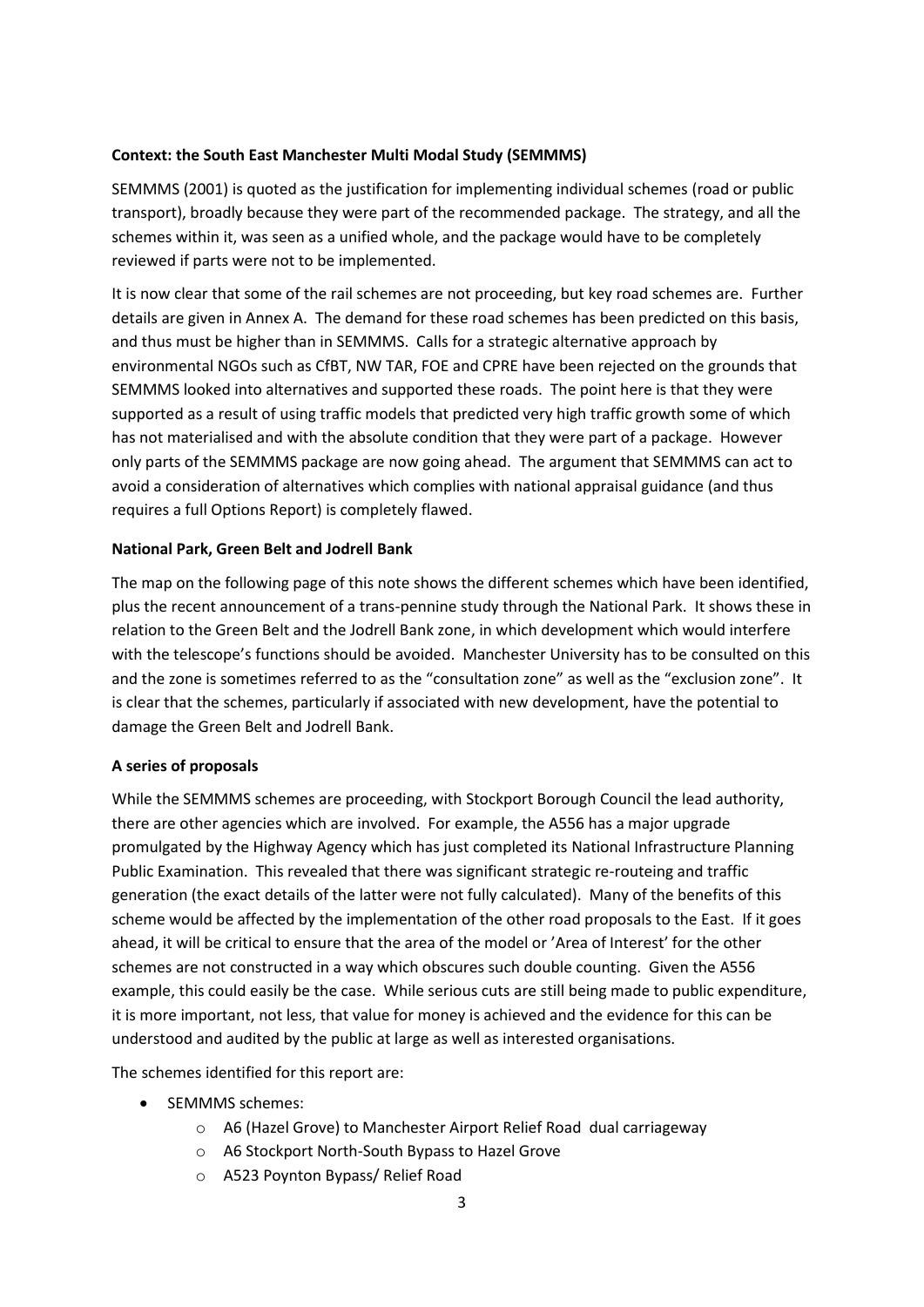- A556 new alignment dual carriageway link between M6 and M56 with junction improvements
- Schemes included in the Cheshire East Draft Local Plan:
	- o Congleton Link Road
	- o South West Macclesfield distributor road (and associated new development)
- Schemes identified in the 'Engine for Growth' document (which also includes the above)
	- o A536 Congleton Macclesfield
	- o A534 Sandbach Congleton

In addition, the Trans-Pennine study, which is transparently road based, could open up the possibility of other connecting routes which could have major impacts, both in the National Park and locally in East Cheshire and South Manchester. The point here is that, SEMMMS, which created a multi-modal package, has not been implemented in full, and that the new proposals deserve at least a similar level of attention. The schemes are shown on the map which follows (Figure 1)

It should be noted that there are several sections of dual carriageway already in existence which connect to the proposals shown on the map. These are:

- Motorway spur to Manchester Airport (Junction 5)
- A555, which connects the two solid red routes just North of Handforth
- A523 Silk Road which runs Northwards from Macclesfield towards Poynton.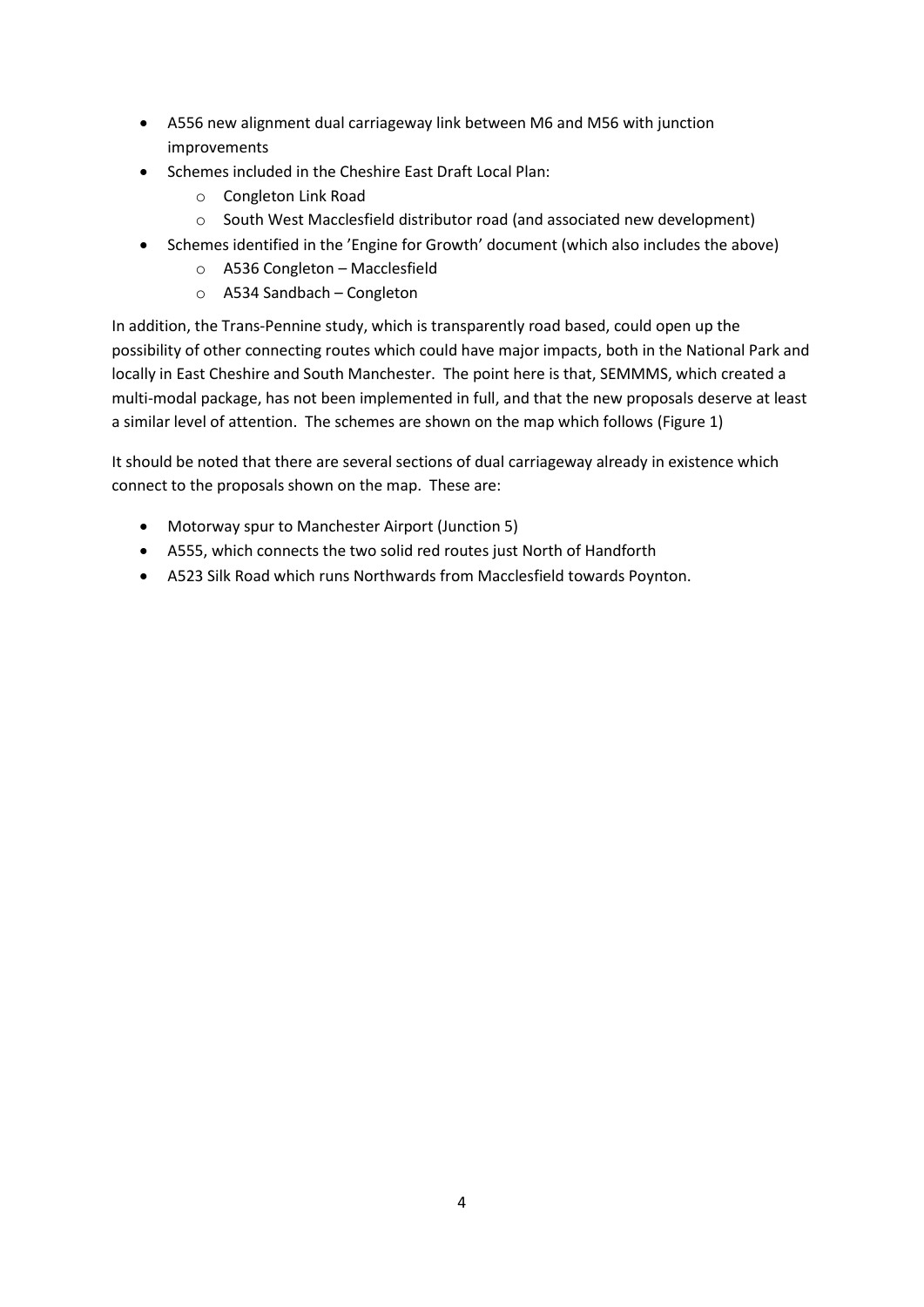

**Figure 1: New strategic impact road schemes in East Cheshire and beyond**

#### **Key**

| <b>SEMMMS:</b>                                                             | <b>Engine for Grov</b>            |
|----------------------------------------------------------------------------|-----------------------------------|
| Planned:                                                                   | A536 Congleto                     |
| Planning application:                                                      |                                   |
| <b>Cheshire East Local Plan:</b>                                           | A534 Sandbach<br>(also in Cheshir |
| Part of development                                                        |                                   |
| In consultation                                                            | New Departme<br>trans-pennine :   |
| A556 (completed National<br>Infrastructure Planning<br>Public Examination) | Jodrell Bank co                   |
|                                                                            | Green belt sho                    |

#### for Growth

| ongleton – Macclesfield                          |  |
|--------------------------------------------------|--|
| andbach – Congleton<br>Cheshire East Local Plan) |  |
| epartment for Transport<br>ennine study          |  |
| Bank consultation zone                           |  |
| belt shown thus                                  |  |
|                                                  |  |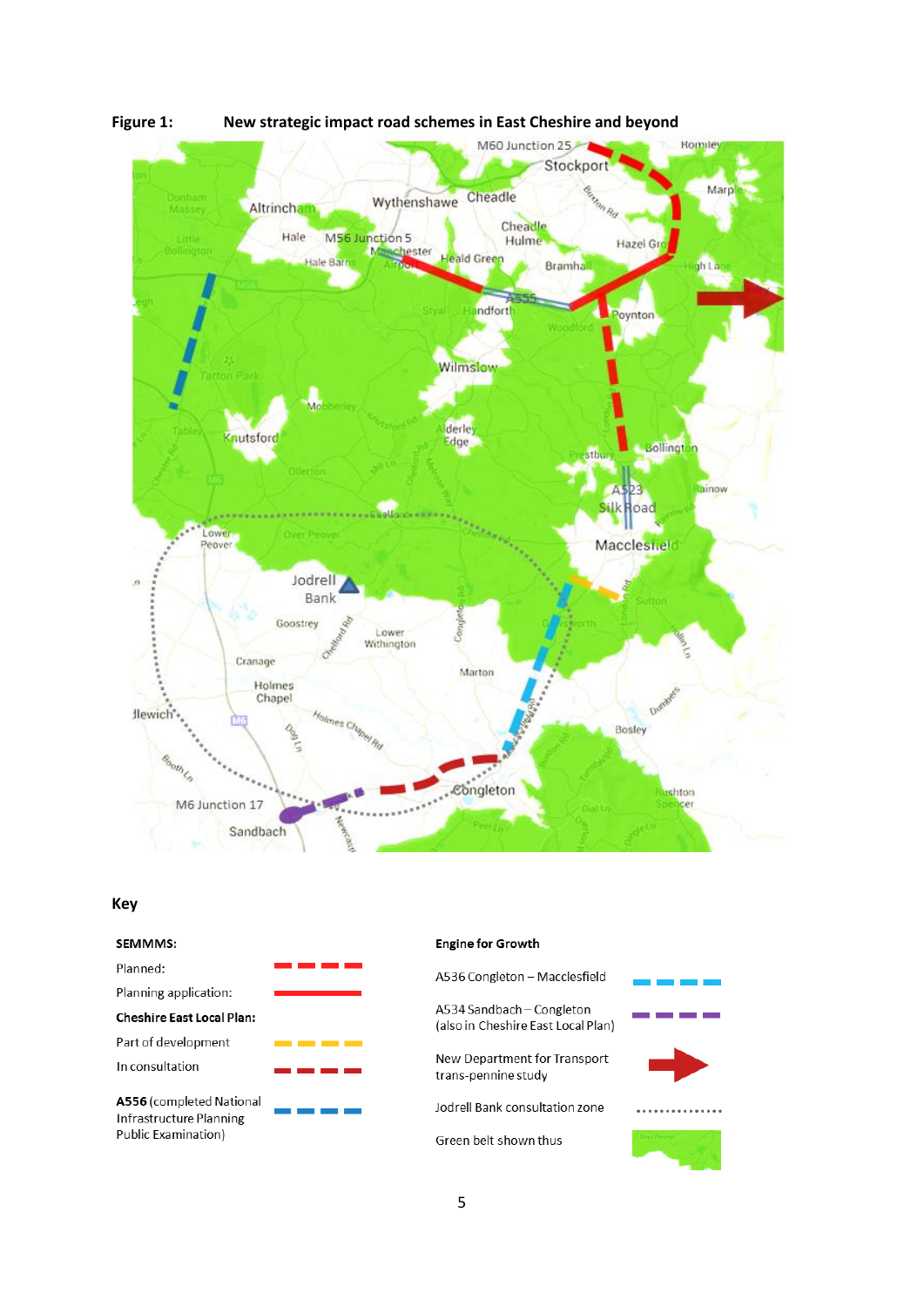#### **Summary of the schemes**

Some further details of the schemes identified above are set out below.

#### *1) SEMMMS schemes:*

- a. Manchester Airport to Hazel Grove dual carriageway (now called A6 to Manchester Airport Relief Road A6MARR). This has been through public consultation and is now going through the planning application process. The gap in between the two sections is already dual carriageway.
- b. Stockport North-South Bypass to Hazel Grove: dual carriageway linking the M60 to the new A6MARR
- c. Poynton Bypass/ Relief Road: details of the precise route and scale are awaited, SEMMMS suggested a new single carriageway for the North/South section to Adlington, then on line improvements.

The schemes are shown on the map below, which is reproduced from the SEMMMS final report.

## **Figure 2: Extract from the SEMMMS report (Figure 7.1)**



#### 2) *A556 new alignment dual carriageway link between M6 and M56:*

This includes junction improvements as well as an off line section. The modelling suggested widespread changes in traffic patterns across the region. In summary, medium and longer distance traffic in the A556 corridor increased by 26.3% in 2017 and 28.5% in 2032 as a result of building the scheme. The modelling never revealed how much was newly generated or how much was re-routed car traffic, but the impact is quite clearly very significant and bound to impact across the sub-region.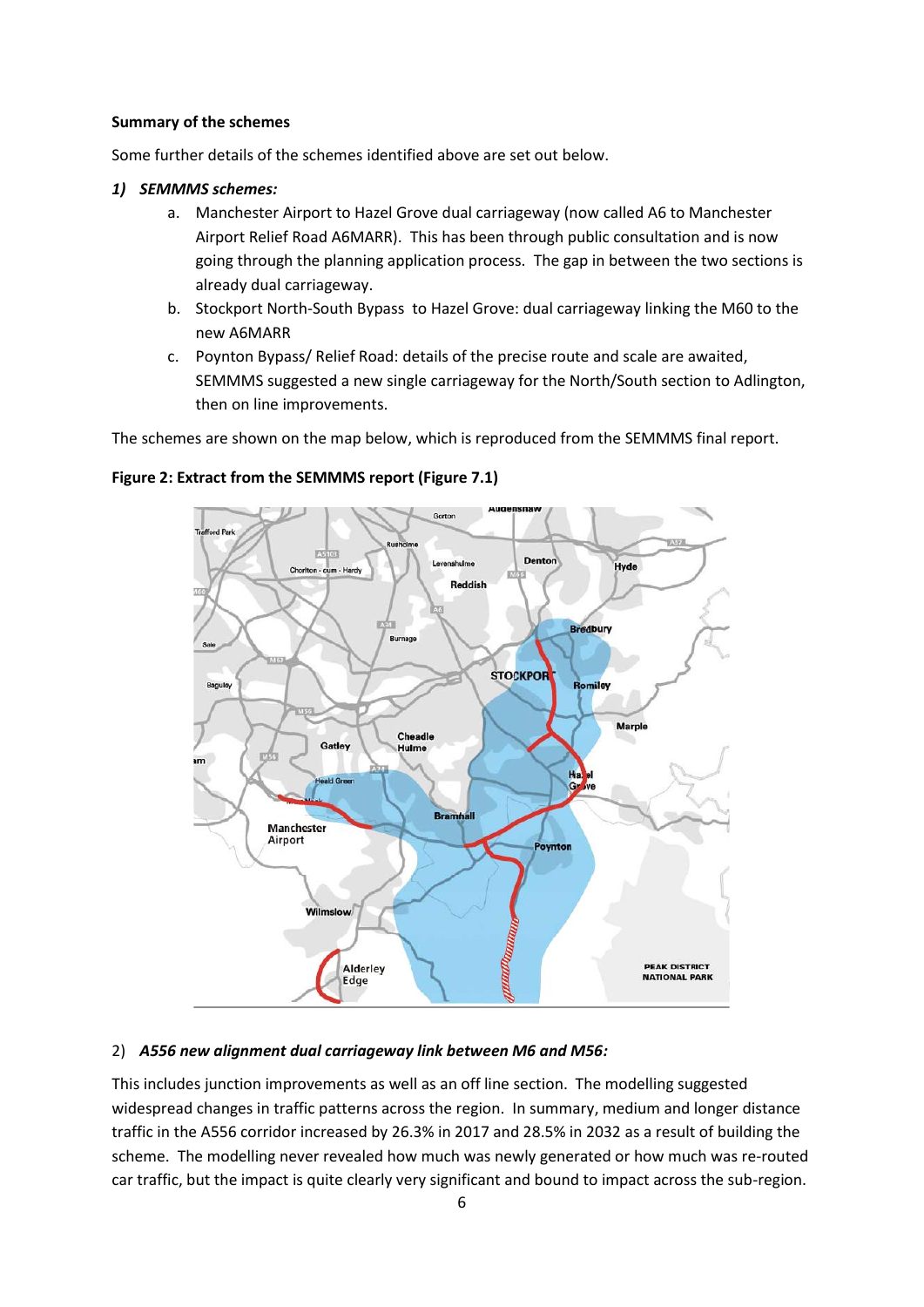This was despite the relatively narrow North/South area which was modelled at the full level of detail. This suggests high sensitivity of traffic levels to road schemes in the sub-region.

The other issue is that the Benefit to Cost ratio for this scheme is relatively low, just above 2. If any of the traffic which has reduced journey time as a result of the scheme (whether diverted or on existing roads) would save journey time as a result of the proposed Cheshire East road package, the benefits resulting from the A556 would have to be reduced to avoid double counting, and vice versa. This illustrates the problems of the piecemeal approach in identifying the real costs and benefits of the schemes. Since much of funding is from the taxpayer (although the funding "pots" are often diverse in name) value for money should be a key issue.

# *3) Schemes included in the Cheshire East Draft Local Plan:*

- a. Congleton Relief Road
- b. South West Macclesfield distributor road and new development

Exact alignment and scale are not yet available, at the moment the plan states:

*"As well as maximising the benefits of Crewe as a national rail hub, substantial new road infrastructure will be required to open up the east of Cheshire and connect the M6 with main settlements and surrounding major roads. For the road schemes, at this stage only corridors of interest for their routes are indicated. Detailed alignment will be included in the Site Allocations document."*

The Plan also supports A6MARR and increasing capacity of M6 Junctions 16 and 17.

# 4) *Schemes identified in the 'Engine for Growth' document*

This document is produced by Cheshire East Council and is non-statutory but it forms part of the evidence base for the evolving Local Plan and includes schemes which are to be funded from various sources, specifically:

- a. A536 Congleton Macclesfield
- b. A534 Sandbach Congleton

In fact the *Engine for Growth* document appears to be part of the Cheshire East input to the Local Enterprise Partnership (LEP) for Cheshire and Warrington. It refers to the LEP as follows, stating that Cheshire is:

*"Part of the Cheshire & Warrington Local Enterprise Partnership (LEP), already giving access to over £13m Growing Places Fund and expected to be the conduit for future public funds - UK and European."*

The LEP will control a significant amount of UK national and European funds which will be available to support its economic strategy. This in turn includes road infrastructure. The LEP has set up its own Local Transport Board (LTB).

# *5) Trans-Pennine Routes Feasibility Study*

This has been announced very recently and while rail is mentioned it is road based. It states that the Government is:

*"committed to carrying out a number of feasibility studies to tackle some of the most notorious road hot spots in the country."*

It goes on to say that: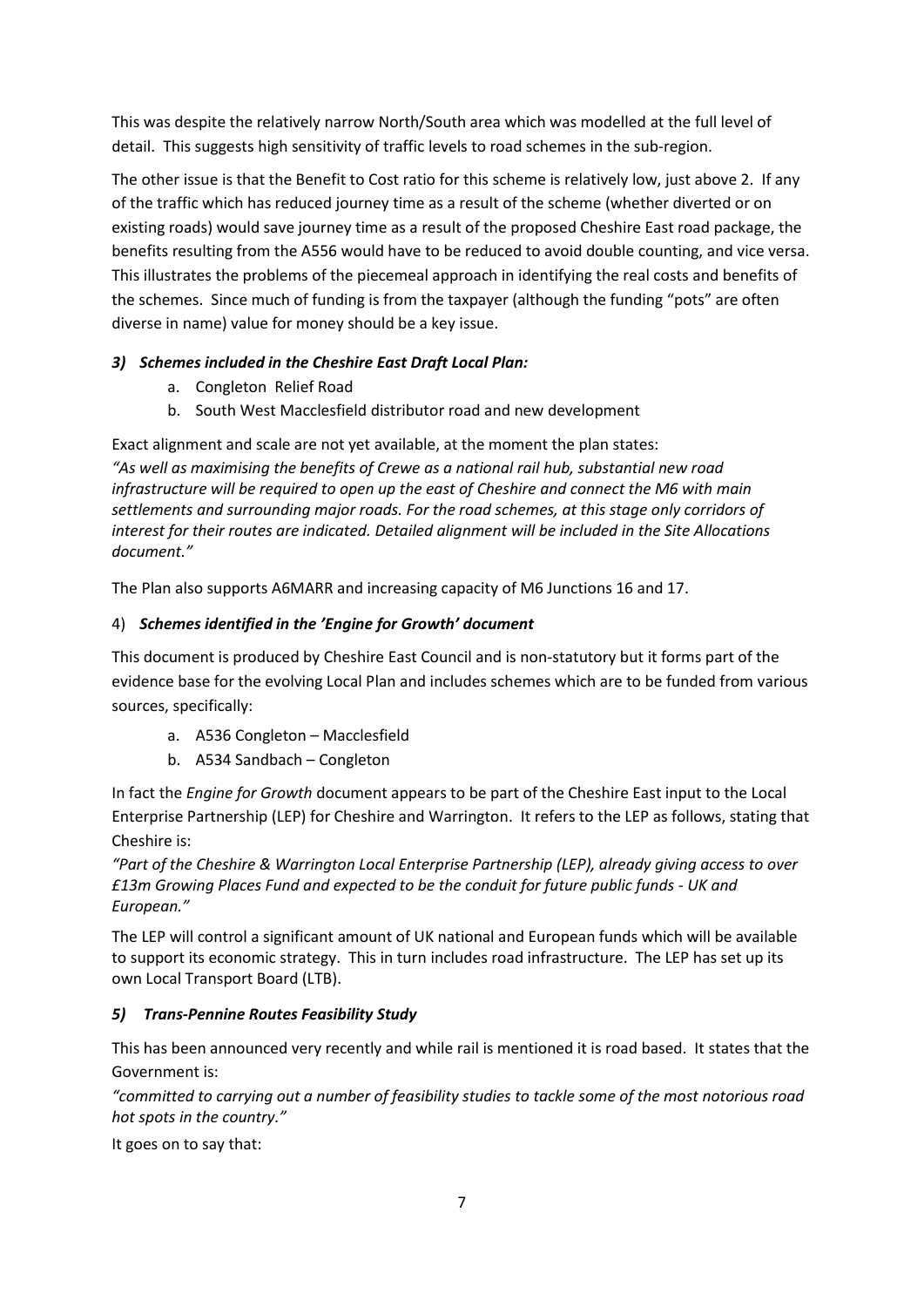*"The feasibility studies will look at these problems in detail and identify potential schemes to solve them. They will be progressed alongside the Highways Agency's Route Based Strategy programme which is considering the current and future performance of the network. When taken together they will inform future roads investment decisions as part of the Roads Investment Strategy development process."*

This appears to be another isolated study into 'hot spots', which are defined as the locations of congestion, rather than identifying the underlying causes of the problem and devising means of addressing them. This approach is critical if value for money is to be achieved, and the structured approach of defining transport problems without preconceptions as to how they might be solved is enshrined in DfT (and Treasury) guidance. For example, the Webtag Unit *An Overview of Transport Appraisal* states in para 1.4.2:

*"Before commencing a transport study, a clear mandate needs to be established setting out the rationale for the transport intervention. Once this mandate is created, analysts need to establish the study objectives and consider a broad range of options in early stages; these are then sifted against a set of criteria to shortlist preferred options."*

It goes on to say, in para 1.4.3:

*"The design of the process ensures that, before any decision is made about an intervention, promoters and assessors have considered whether there better ways to achieve the objectives that the intervention is set out to achieve."*

The area of the study is reproduced below. It clearly shows the relevance of the development of any new North South high capacity route immediately to the West of the National Park to that study and to the levels of traffic attracted through the Park itself.

# M62 lottram to Til bypass<br>celled Sche Can MRS Manchester Sheffield Legend ed geographic scope of study Selected Rail A623\* Locally managed roads

#### **Figure 3: Trans-pennine study area**

To put this in perspective, the difference in travel time between the motorway route between M6 Junction 17 and the A628 (the cancelled Mottram Tintwhistle scheme on the map) is about 9 minutes faster in free flow conditions, but varies with the levels of congestion. It is however longer, by around 7 miles. The series of North/South schemes will reduce the time difference and possibly make the new route faster instead, as well as being shorter. In terms of road users, the additional